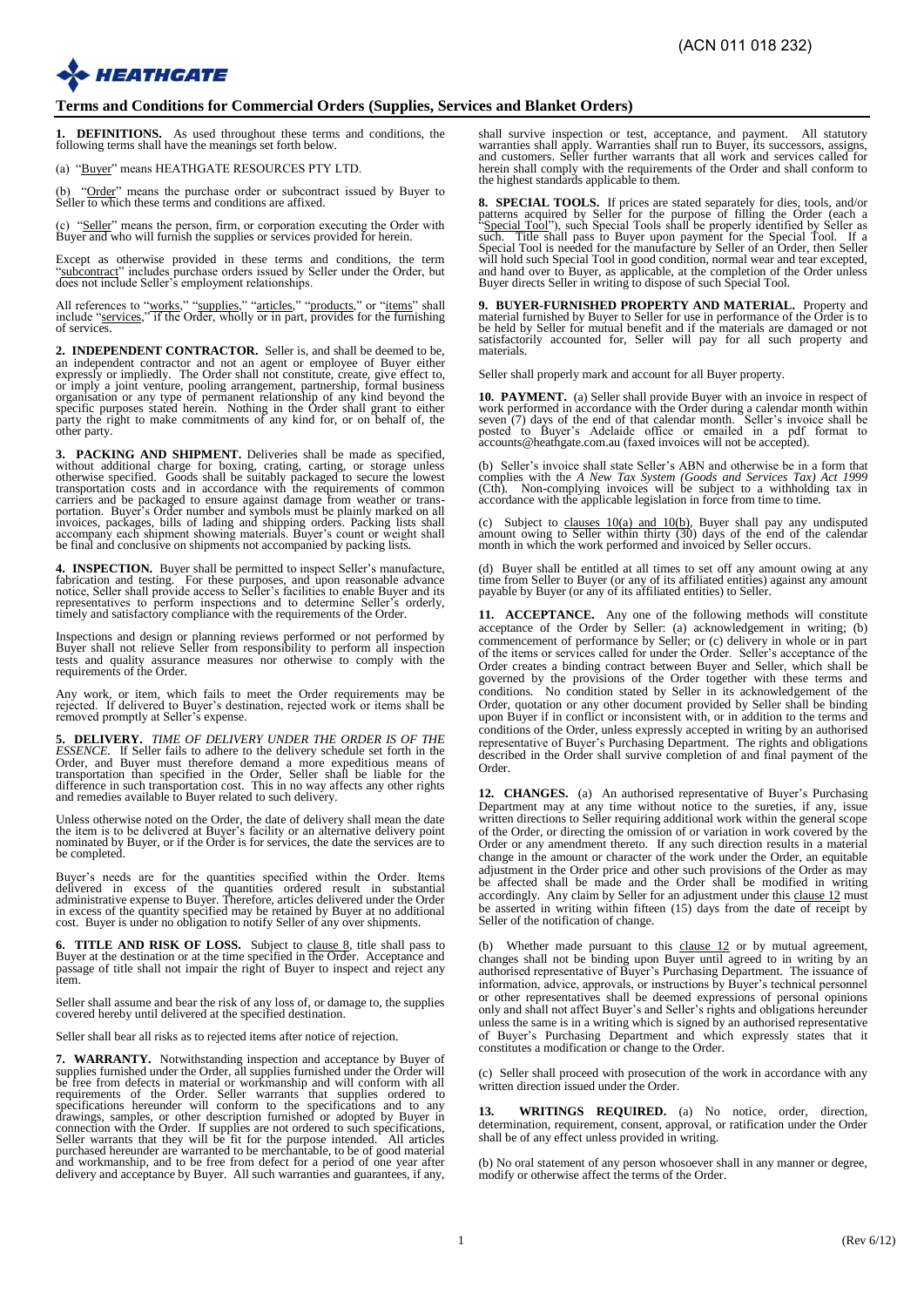(c) No extra charge of any kind, or change in the price or schedule or terms and conditions of the Order will be allowed unless specifically agreed to in writing by an authorised representative of Buyer's Purchasing Department.

**14. RECORDS.** Seller agrees that its manufacturing plant, or such part of any manufacturing plant as may be engaged in the performance of this Order, and its books, documents, papers and records shall at all reasonable times be subject to examination and audit by any person designated by Buyer. Such books and records shall be maintained by Seller for a period of five (5) years after final payment is made under the Order.

15. STOP WORK ORDER. Buyer may, at any time, by written notice to Seller, require Seller to stop all or part of the work called for by the Order for a period of ninety (90) days after such notice is delivered to Seller. Within ninety (90) days after such notice is delivered to Seller, or within any extension of the period to which the parties have agreed, Buyer shall either: (a) withdraw the notice and direct Seller to resume work, in which event Seller may be entitled to receive an equitable adjustment in the Order price or schedule or both, provided a claim for such an adjustment shall be submitted by Seller within thirty (30) days after the end of the period of work stoppage; or (b) terminate the work and the Order or part thereof.

**16. TERMINATION FOR CONVENIENCE.** (a) Buyer may, at its option, terminate the Order, in whole or in part, for Buyer's convenience, by written notice, including fax notice to Seller, effective at date of sending. Upon termination hereunder, Seller shall (1) forthwith stop work under the Order on the terminated portion thereof and place no further orders or lower-tier subcontracts hereunder, (2) terminate or, if so directed by Buyer, assign to Buyer, orders or subcontracts outstanding hereunder, and (3) take any necessary action to protect property in Seller's possession in which Buyer has or may acquire an interest, and direct subcontractors to do the same. Within three (3) months after receipt of such notice of termination, Seller will prepare and submit to Buyer in writing its claim for reimbursement of costs resulting from the termination. Such claim which shall include termination costs, if any, from lower-tier subcontractors, is to be in accordance with the requirements of Buyer hereinafter set forth. If the parties cannot agree within a reasonable time upon the amount of fair compensation to Seller for Seller's performance of the terminated Order, Buyer will pay Seller, without duplication:

(i) The Order price for articles which have been completed and delivered to Buyer or otherwise disposed of as Buyer may direct. In the event the Order price includes packaging and transportation costs and the completed articles have not been packaged and transported at the time of termination, an equitable adjustment will be made to the Order price for such articles.

(ii) The actual costs incurred by Seller prior to termination which are properly allocable or apportionable, under good Australian commercial accounting practices consistent with Seller's usual accounting procedures, to the terminated portion of the Order other than articles whose price is paid under subclause  $16(a)$ , except that when the Order provides for progress payments, settlement of Seller's costs shall be on the basis of actual progress made through the termination date. Notwithstanding the provisions of this subclause  $16(a)(ii)$  and subclause  $16(b)(iii)$  below, if the Order provides for fixed hourly rates, Buyer shall pay Seller without duplication the hourly rates fixed in the Order times the number of hours actually expended in conformity with the provisions of the Order.

(iii) Reasonable expenses actually incurred by Seller in settling Seller's terminated orders and subcontracts hereunder, as approved by Buyer, and in protecting property in which Buyer has or may have an interest.

(iv) Such allowance for profit on the work performed as may be reasonable and allocable under the circumstances; provided, however, that if it appears that Seller would have incurred a loss if the Order had not been terminated, no profit shall be allowed and Buyer's payments pursuant to subparagraph (ii) above will be reduced by the proportionate amount of such loss as the terminated portion of the Order relates to the entire Order.

(b) Payments under this clause 16, including all payments made under the Order prior to the termination, shall in no event exceed the aggregate price specified in the Order. Seller will transfer title to and deliver on Buyer's instructions any property the cost of which is reimbursed under subclause 16(a)(ii) above or, with Buyer's approval, may retain the same at an agreed price or sell at any approved price and credit or pay the amount so agreed or received as Buyer directs. Buyer may audit all elements of any termination claim including all elements of claims submitted under any orders and subcontracts that Seller has terminated in accordance with this clause 16.

(c) In no event will Seller be entitled to reimbursement for any cost incurred subsequent to the effective date of termination except for those allowed by subclause  $16(a)(iii)$  above, nor shall Seller be allowed to recover any cost incurred prior to termination unless such cost was allocated to the Order in accordance with usual and customary accounting procedures applicable in the absence of termination of orders. Specifically, but not exclusively, no recovery will be allowed of any loss referred to in clause 16A.

**16A. EXCLUDED LOSS.** Despite any other provision of the Order or these

#### (ACN 011 018 232)

terms and conditions, Buyer will have no liability to Seller in connection with the Order or these terms and conditions or the supplies the subject of the Order (whether under contract, in tort, under statute or otherwise at law or in equity) for loss not arising naturally according to the usual course of things, loss of profit or the opportunity to earn profit, unabsorbed administrative expenses or other overhead costs, or continuing costs.

**17. TERMINATION FOR DEFAULT.** (a) Buyer may terminate all or any part of the Order if Seller breaches any of the terms hereof including warranties or fails to make progress as to endanger performance of the Order in accordance with its terms. Termination hereunder shall be effected by written notice to Seller.

(b) In the event Buyer terminates the Order in whole or in part as provided hereinabove, Buyer may procure, upon such terms and in such manner as Buyer deems appropriate, supplies or services similar to those so terminated, and Seller shall be liable to Buyer for any excess costs for such similar supplies or services, provided that Seller shall continue the performance of the Order to the extent not terminated under the provisions of this clause 17.

(c) Except with respect to defaults of subcontractors at any tier, Seller shall not be liable for excess costs if the failure to perform the Order arises out of causes beyond the control and without the fault or negligence of Seller. If the failure to perform is caused by the default of a subcontractor at any tier, and if such default arises out of causes beyond the control of both Seller and the subcontractor, and without the fault or negligence of either of them, Seller shall not be liable for any excess costs for failure to perform, unless the supplies or services to be furnished by the subcontractor were obtainable from other sources in sufficient time to permit Seller to meet the required delivery schedule.

(d) If the Order is terminated for default, Buyer may require Seller to transfer to Buyer title and possession in the manner and to the extent directed by Buyer of (1) any completed items, and (2) such partially completed supplies and materials, parts, tools, dies, jigs, fixtures, plans, drawings, information, and contract rights (hereinafter called "manufacturing materials") as Seller has specifically produced or acquired for the performance of such part of the Order as has been terminated; and Seller shall, upon direction of Buyer, protect and preserve property in possession of Seller in which Buyer has an interest. Payment for completed items delivered and accepted by Buyer shall be at the Order price. Payment for manufacturing materials delivered to and accepted by Buyer and for the protection and preservation of property shall be in the amount agreed upon by Seller and Buyer. Buyer may withhold from amounts otherwise due Seller for such completed supplies or manufacturing materials, such sum as Buyer determines to be necessary to protect Buyer against loss because of outstanding liens or claims of former lien holders.

(e) If, after notice of termination of the Order under the provisions of this clause 17, it is determined for any reason that Seller was not in default under the provisions of this clause 17, or that the default was excusable under the provisions of clause  $17(c)$ , the rights and obligations of the parties shall be the same as if the notice of termination had been issued pursuant to the Termination for Convenience clause 16 and the Order shall be equitably adjusted to compensate for such termination and the Order modified accordingly.

(f) The rights and remedies of Buyer provided in this clause 17 shall not be exclusive and are in addition to any others provided by law or equity or the Order.

**18. DATA.** If the Order is for research, development, or experimental work, all data, notes, drawings, designs, sketches, specification, records, and memoranda of every description in any physical or electronic form relating to the work hereunder or any part thereof as Seller shall produce, and all copies of the foregoing, shall be the property of Buyer and subject to inspection by Buyer at all reasonable times and shall be delivered to Buyer or otherwise disposed of by Seller as Buyer may direct from time to time.

**19. PROPRIETARY INFORMATION.** (a) Seller shall not, during the term of the Order or thereafter, divulge to anyone other than Buyer (or such other persons as Buyer designates in writing), or, except in the performance of the Order, make use of information or knowledge relating to details of the business, or any other confidential or proprietary information, of Buyer or its affiliates, suppliers, or customers which Seller shall have obtained because of the Order. Seller shall take all reasonable measures to protect such confidential or proprietary information, which measures shall be at least equal to those with which Seller protects its own confidential or proprietary information. All proprietary rights embodied in designs, tools, patterns, drawings, information data, and equipment supplied by Buyer under the Order are reserved to Buyer and their use is restricted to the work to be performed hereunder. Seller agrees to retain in confidence and return to Buyer on completion of the Order, all designs, drawings, specifications, and technical information of every kind belonging to Buyer and furnished to Seller in connection with the Order.

(b) Notwithstanding the foregoing subclause 19(a), Seller shall have no obligation with respect to any confidential or proprietary information which Seller can demonstrate (i) was in Seller's rightful possession free of any obligation of confidence prior to its first receipt from Buyer, (ii) is publicly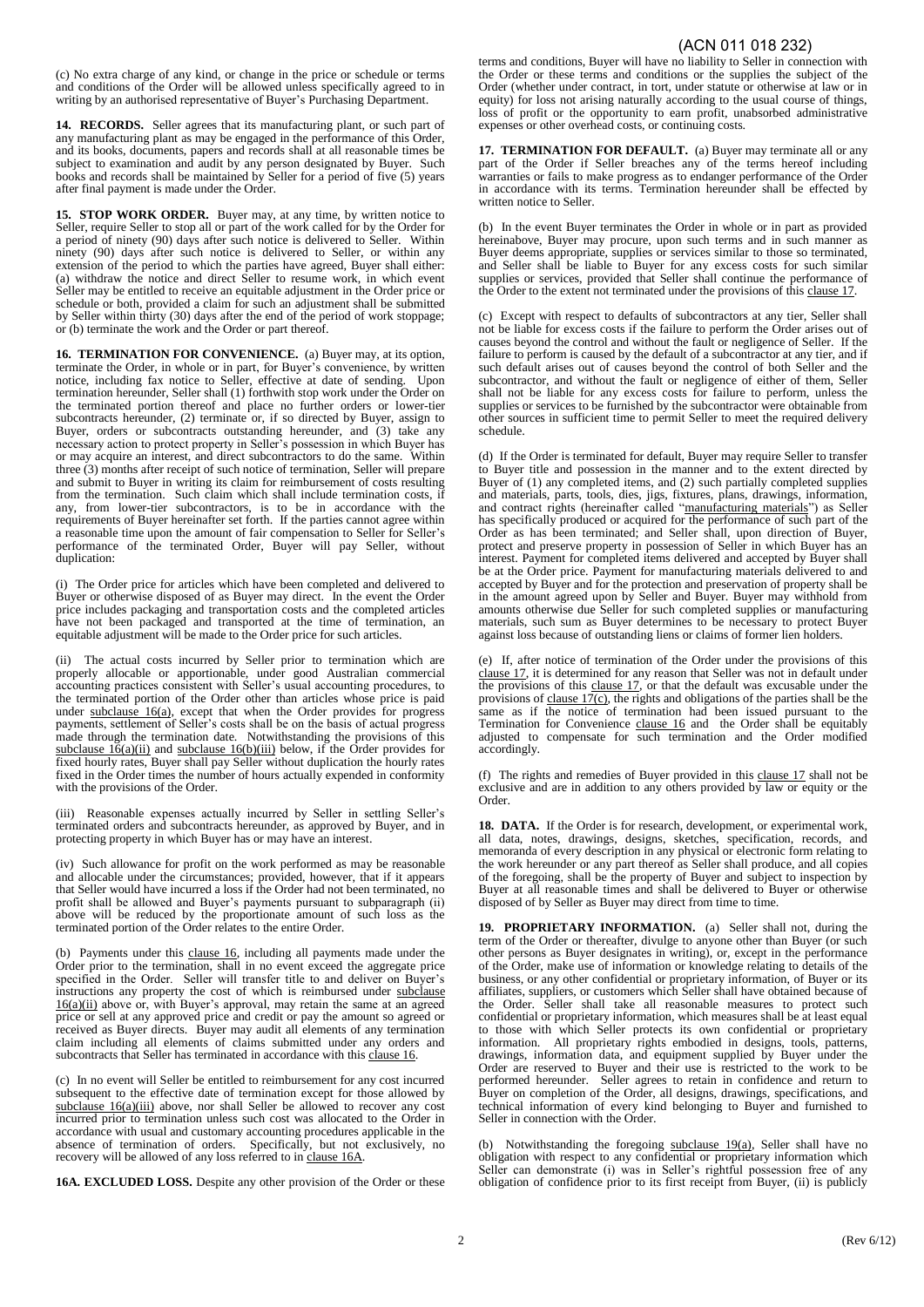known through no fault of Seller, (iii) is obtained from a third person who had a right to disclose it, or (iv) was independently developed without access to any confidential or proprietary information of Buyer.

(c) No private data, proprietary designs, ideas, or information of Seller is to be provided to Buyer. Buyer accepts no obligation of confidence to Seller with respect to ideas, data, information, or designs divulged by Seller or equipment, operations, or designs witnessed by Buyer at Seller's plant. Seller authorises Buyer to reproduce Seller's copyrighted material, at no cost to Buyer, for the purpose of including such material in documents provided to Buyer's customers, or prospective customers, in the normal course of Buyer's business. In the absence of further written agreement duly signed by both parties to the Order, all information which passes from Seller to Buyer shall be treated as nonconfidential, including material provided in written form and marked by the originator as being confidential or private.

(d) Seller grants to Buyer a non-exclusive, royalty free licence (including the right to sub-license) to use any documents, drawings, software or other information (in any form) provided or made available by, or on behalf of, Seller to Buyer, either before or after the Order date, which are relevant to the Order or these terms and conditions or the supplies the subject of the Order (including Buyer's use of those supplies).

**20. PATENT RIGHTS.** If the Order is for, or includes, experimental, development, or research work, to be performed in accordance with special requirements of Buyer, Seller agrees to disclose and on request to assign to Buyer inventions conceived or first actually reduced to practice in the course of or under the Order.

**21. ADVERTISING, USE OF NAME.** Seller shall not, without first obtaining the written consent of Buyer, in any manner advertise or publish the fact that Seller has furnished or contracted to furnish to Buyer the articles or services provided for in the Order. Seller agrees that it shall not use Buyer's name or logo, nor any adaptation or variation thereof, in any manner whatsoever (including, but not limited to, website(s), press releases, reference lists, or similar public announcements concerning the Order or projects contemplated by the Order), without Buyer's prior written consent in each instance.

**22. INDEMNITY.** (a) Seller agrees to indemnify Buyer against any liability, including costs and expenses, for (i) any asserted trademark, copyright, or patent infringement arising from the manufacture, use, or sale of any articles furnished to Buyer under the Order, except where such articles are in accordance with Buyer's detailed design or specification and Seller gives prompt notice to Buyer of such claims which come to Seller's attention, (ii) any breach of any warranty of Seller hereunder, and (iii) any damages incurred by Buyer or any third party as a result of or arising out of the manufacture, use or sale of articles furnished by Seller under the Order.

(b) To the maximum extent permitted by law, the parties agree to exclude the operation of Part 3 of the *Law Reform (Contributory Negligence and Apportionment of Liability) Act 2001* (SA) in relation to any rights, obligations or liabilities arising in connection with the Order or these terms and conditions.

**23. PRECAUTIONS, INDEMNITY, AND INSURANCE.** In addition to Seller's obligations set forth in clause 22, Seller will defend Buyer at Seller's expense from any suit or action, criminal or civil, arising out of Seller's performance of the Order, or that of its officers, directors, employees or agents. Further, Seller shall procure and maintain during the term of the Order and at its expense insurance in sufficient amounts to ensure its obligations and liabilities hereunder. Such insurance shall include at a minimum the following:

(a) Automobile liability insurance protecting Seller from automobile bodily injury and property damage liability with limits of at least \$10,000,000 per person and \$10,000,000 per occurrence for bodily injury and \$10,000,000 per occurrence for property damage.

(b) Insurance of goods the subject of the Order for their replacement value against loss or damage, including loss or damage in transit to the specified destination, and if the Order requires Seller to unload the goods, also such unloading.

(c) Public and product liability for loss or damage to property (other than property required to be insured by clause 23(a), death or, illness of or injury to any person (other than liability which the law requires to be covered under a workers' compensation insurance policy) for an amount per occurrence of at least \$20,000,000.

(d) If the Order is for engineering or other professional service or Seller designs the goods the subject of the Order (or selects the goods such that Buyer is relying on Seller to select goods that are suitable for their intended purpose), professional indemnity insurance with a limit no less than \$10,000,000.

(e) Such insurance of employees as may be required by any workers' compensation act or other law, regulation or ordinance which may apply in the circumstances.

For (a), (b) and (c) above, such policies shall name Buyer as additional insured when requested by Buyer.

Seller shall furnish to Buyer certificates of insurance setting forth the amount(s) of coverage, policy number(s) and date(s) of expiration for insurance maintained by Seller and, such certificates will provide that Buyer shall receive thirty (30) days' prior written notification from the insurer of any termination or reduction in the amount or scope of coverage. Seller's purchase of appropriate insurance coverage or the furnishing of certificates of insurance shall not release Seller of its obligations or liabilities under the Order. In the event of Seller's breach of this provision, Buyer shall have the right to cancel the undelivered portion of any goods or services covered by the Order and shall not be required to make further payments except for conforming goods delivered or services rendered prior to cancellation.

If Seller's work under the Order involves operations by Seller on Buyer's premises, Seller agrees to take all proper precautions in its operations against the occurrence of injury to any person or damage to property, and to be responsible for and to hold Buyer harmless from all loss and any claim by reason of injury, including death, to any person or damage to property in connection with such work, and from all fines, penalties, or loss incurred by reason of failure to comply with this clause 23.

**24. PROPERTY INSURANCE.** Seller shall secure and maintain for the benefit of Buyer, insurance against any loss or damage of all property in which Buyer has an interest hereunder. Coverage will be provided on an all risk basis and value will be at replacement cost.

**24A. TRAVEL COSTS.** Unless otherwise noted in the Order, reasonably and properly incurred travel costs shall be reimbursed at cost provided airfare cost does not exceed the cost of economy airfare. Buyer may at its sole discretion note in the Order that it will provide for, and cover the cost of, Seller's accommodation and travel to and from Buyer's site.

**25. TAXES.** Except as stated in the Order or these terms and conditions, the Order price is deemed to include provision for all costs, expenses, fees, duties, excises, imposts, levies and taxes incurred by Seller in performing its obligations under these terms and conditions.

**25A. GST.** (a) Terms defined in *A New Tax System (Goods and Services Tax) Act 1999* (Cth) have the same meaning when used in this clause.

(b) If GST is payable on a Taxable Supply made under, by reference to or in connection with the Order or these terms and conditions, the party providing the Consideration for that Taxable Supply must also pay the GST Amount as additional Consideration. This clause  $25\overrightarrow{A}$  does not apply to the extent that the Consideration for the Taxable Supply is expressly agreed to be GST inclusive.

(c) No payment of any amount pursuant to the Order or these terms and conditions, and no payment of the GST Amount where the Consideration for the Taxable Supply is expressly agreed to be GST inclusive, is required until the supplier has provided a Tax Invoice or Adjustment Note (as the case may be) to the recipient.

(d) Any reference in the calculation of Consideration or of any indemnity, reimbursement or similar amount to a cost, expense or other liability incurred by a party, must exclude the amount of any Input Tax Credit entitlement of that party in relation to the relevant cost, expense or other liability.

(e) This clause 25A will continue to apply after expiration or termination of the Order or these terms and conditions.

**26. SUBCONTRACTING.** Seller will obtain written consent from an authorised representative of Buyer's Purchasing Department before subcontracting the Order or any substantial portion thereof. Buyer's consent may be subject to any conditions which Buyer in its absolute discretion imposes. Seller agrees that any consent by Buyer in accordance with this clause 26 does not relieve Seller of any liabilities or obligations to Buyer. The parties acknowledge that the purchase of raw materials or standard commercial articles is not a subcontract within the meaning of this article.

**27. FORCE MAJEURE.** Neither Seller nor Buyer shall be liable for any failure or delay in performing its obligations hereunder, or for any loss or damage resulting therefrom, due to: (a) acts of God, war, riot, embargos, acts of civil or military authorities, fire, flood, epidemics, or unusually severe weather affecting either party; or (b) similar causes beyond their control and which are not foreseeable or causes beyond the reasonable control of their subcontractors which are not foreseeable.

**28. COMPLIANCE WITH LAWS.** Seller understands and acknowledges that Buyer is committed to compliance with all domestic and foreign laws affecting its business and operations. Seller agrees that in performing its duties under the Order, Seller will conduct itself in strict adherence to all applicable laws, rules and regulations.